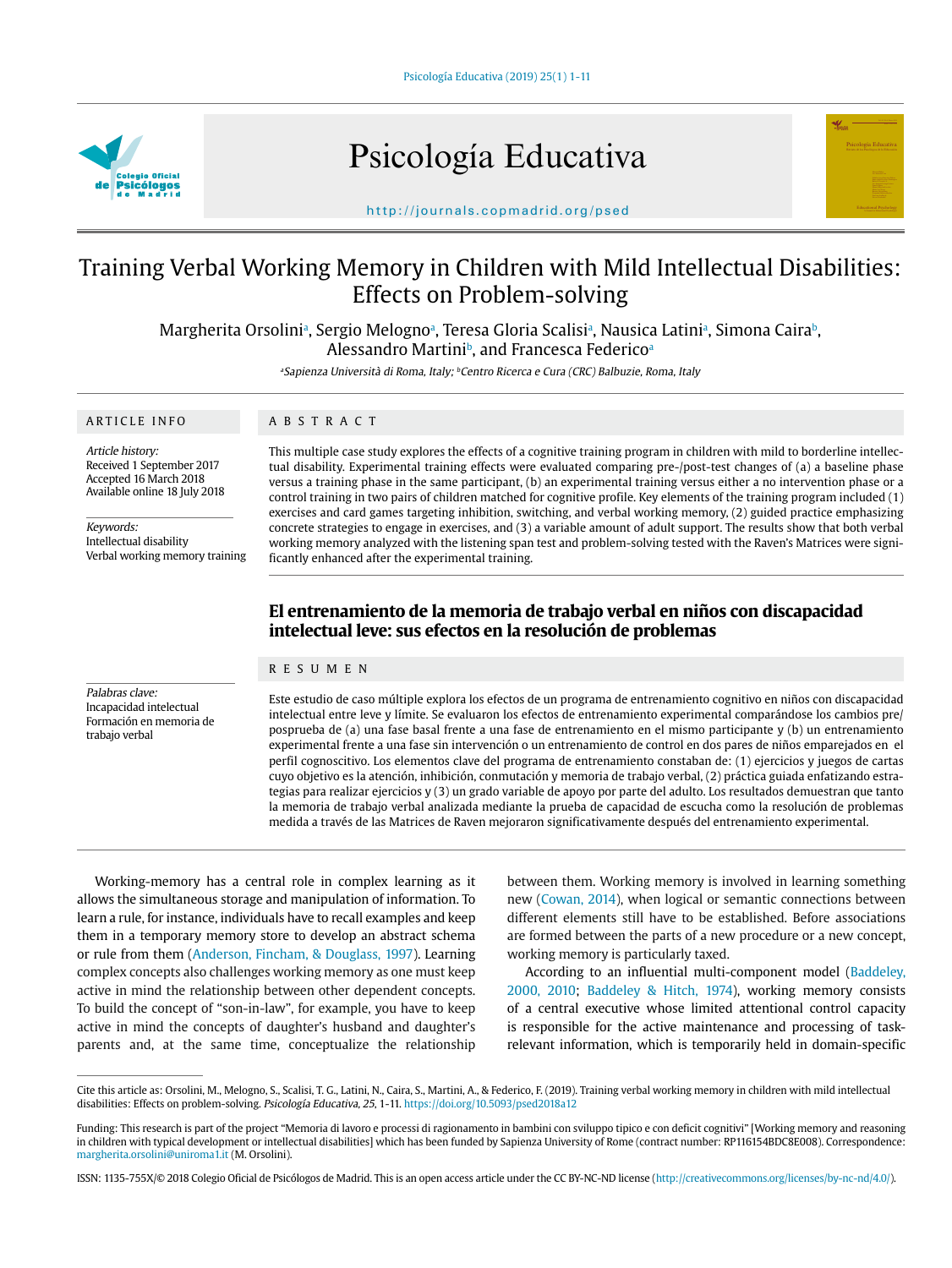verbal and visuospatial stores or a multi-modal episodic buffer [\(Baddeley, 2000\)](#page-9-2). The description of the central executive as a cluster of executive functions whose specific control process consists of updating the contents of working memory, switching between different tasks or procedures, inhibiting irrelevant information or actions, and coordinating multiple tasks is consistent with this model [\(Baddeley, 1996;](#page-9-4) [Miyake & Friedman, 2012\)](#page-9-5).

An increasing number of studies have examined the effects of working memory training but research exploring whether executive functions and working memory can be effectively enhanced in children with mild to borderline intellectual disability (ID) has been relatively scarce. This type of clinical population, however, would particularly benefit from evidence-based interventions targeting these cognitive functions.

In fact, it is well known that children with ID have lower performance than chronological age comparisons in most tests assessing executive functions [\(Alloway, 2010](#page-8-0); [Danielsson, Henry,](#page-9-6)  [Messer, & Rönnberg, 2012;](#page-9-6) [Levén, Lixell, Andersson, Danielsson,](#page-9-7)  [& Rönnberg, 2008\)](#page-9-7). Behavioral inhibition and interference control are particularly impaired in this population [\(Bexkens, Ruzzano,](#page-9-8)  [Collotd'Escury-Koenings, Van der Molen, & Huizinga, 2014\)](#page-9-8). Studies analyzing performance in working memory tasks in children with ID show heterogeneous domain specific effects [\(Van der Molen, Van](#page-10-0)  [Luit, Jongmans, & Van der Molen, 2007\)](#page-10-0) that are related to disorderspecific impairments ([Jarrold, Baddeley, & Hewes, 1999;](#page-9-9) [Jarrold,](#page-9-10)  [Purser, & Brock, 2006](#page-9-10); [Lanfranchi, Cornoldi, & Vianello, 2004](#page-9-11)). However, there is evidence that working memory (WM), particularly in the verbal domain, is weaker compared to mental age peers in most children with ID ([Jarrold, Baddeley, & Hewes, 2000](#page-9-12); [Schuchardt,](#page-9-13)  [Gebhardt & Maehler, 2010](#page-9-13); [Schuchardt, Maehler & Hasselhorn, 2011;](#page-10-1) [Van der Molen, Van Luit, Jongmans, & Van der Molen, 2009](#page-10-2)) and even in children with borderline intellectual functioning ([Hasselhorn &](#page-9-14)  [Maehler, 2007](#page-9-14); [Henry, 2001](#page-9-15); [Henry & MacLean, 2002\)](#page-9-16).

The weak development of working memory and difficulties with attentional shift ([Vakil & Lifshitz-Zehavi, 2012\)](#page-10-3) contribute to a range of other cognitive deficits in this developmental clinical population. First, problem-solving processes tend to be less effective if not supported by working memory. [Henry and MacLean \(2003\),](#page-9-17) focusing on the relation between analogical reasoning and the different components of WM, found that measures tapping the central executive were the most significant predictors of arithmetic reasoning for participants with ID. Second, poor verbal working memory is likely to have detrimental effects on those processes in which language can support concepts and skills acquisition, from following instructions [\(Gathercole, Durling, Evans, Jeffcock, & Stone,](#page-9-18)  [2008\)](#page-9-18) to lexical-semantic acquisition ([Baddeley, 2003\)](#page-9-19). Third, there is a strong association between working memory and executive functions on one hand and academic learning on the other hand in children with intellectual disabilities (ID) and borderline intellectual functioning ([Henry & Winfield, 2010;](#page-9-20) [Numminen et al., 2000;](#page-9-21) [Poloczek, Büttner, & Hasselhorn, 2012\)](#page-9-22). Even externalizing behavior problems seem to be associated to impaired working memory in these children [\(Schuiringa, van Nieuwenhuijzen, Orobio de Castro, &](#page-10-4)  [Matthys, 2017](#page-10-4)).

Although such correlational data suggest that executive functions and working memory should be a preferential target of cognitive training methods for children with mild to borderline ID, the questions of whether such functions can be effectively enhanced and whether other cognitive functions or learning processes can improve as an indirect effect of WM training are still open.

[Moalli, Rota Negroni, and Vianello \(2004\) e](#page-9-23)xplored the effects of a training method focused on both teaching concepts on memory functioning and practicing specific mnemonic strategies with verbal and visuospatial tasks. Improvements from pre- to post-treatment in verbal short-term memory and visuo-spatial WM occurred in children with Down syndrome (DS) when they were compared to a

control group. Training effects on verbal working memory were not explored in this study.

[Van der Molen, Van Luit, Van der Molen, Klugkist, and Jongmans](#page-10-5) [\(2010\)](#page-10-5) used a dual task in which children were asked to process the current stimuli (e.g., identifying which figure is the odd one), and remember a target item (e.g., recalling a target location across increasingly longer spans). A large group of adolescents with mild-toborderline intellectual disabilities participated in either an adaptive or a stable training regimen with the visual dual task; a control group was trained with a single task. Results showed that children trained with dual tasks (no matter whether adaptive or stable) improved their visual WM only at follow-up testing, whereas performance with verbal WM was not affected by training in any testing phase. The authors also found transfer effects on arithmetic and story recall at follow-up, but no transfer effects on performance with the Raven's Matrices.

Söderqvist, Nutley, Ottersen, Grill, and Klingberg (2012) analyzed the effects of a training procedure combining WM and non-verbal reasoning (NVR) tasks. A sample of forty-one children with ID participated in two training groups that used the same NVR tasks but differed regarding their treatment with either adaptive or non-adaptive, computerized, visual, simple-span tasks. There was large individual variability in children's responses to intervention, and only children who made remarkable progress in the training tasks showed improved performance in verbal or visual working memory at post-testing. This study shows that progress in verbal WM after training can occur in children with ID but with highly variable individual differences.

[Bennett, Holmes, and Buckley \(2013\)](#page-9-24) used a computerized WM training consisting of visuospatial simple and complex span tasks. Children with Down syndrome (DS) aged seven to twelve years were allocated to either the intervention program or a waiting list group. Children in the intervention group significantly improved for visuospatial WM both immediately after the training and at fourmonth follow-up but the training showed no effects on verbal WM. Parent ratings of behavior also showed that after training there was a highly significant reduction in difficulty with shifting behaviors for children in the intervention group.

[Danielsson, Zottarel, Palmqvist, and Lanfranchi \(2015\)](#page-9-25) performed a training group minus control group analysis in a meta-analytic review and concluded that only mixed WM training, with both verbal and visuo-spatial components, showed significant training effects in studies involving children with ID. An analysis of the training effects distinguishing verbal and visuo-spatial short-term memory (STM) and WM showed larger effect sizes for the STM tests.

In summary, most studies involving children with ID used computerized training of visual or visuo-spatial WM (see also [Pulina,](#page-9-26) [Carretti, Lanfranchi, & Mammarella, 2015](#page-9-26)). Such training seems to generate remarkable enhancements especially in visual working memory though the effects tend to be medium-small in terms of effect size [\(Danielsson et al., 2015](#page-9-25)). Effects on verbal working memory – as assessed by dual tasks asking both processing and memorization of verbal stimuli – are rare (but see [Costa, Purser, & Passolunghi,](#page-9-27) [2015](#page-9-27); [Orsolini, Melogno, Latini, Penge & Conforti, 2015;](#page-9-28) Söderqvist et al., 2012). Transfer effects of WM training to academic learning or everyday functioning are also rare (but see [Bennett et al., 2013](#page-9-24) and [Van der Molen et al., 2010 \)](#page-10-5) whereas transfer to problem-solving and reasoning are not documented for children with ID.

Thus we are at an early stage of research on the effects of working memory training programs for children with intellectual disabilities and there is a need for group studies to identify the training conditions that are more suited to this clinical population. On the other hand, involving children with cognitive deficits in training programs that do not target academic skills cannot answer yet parents' and educators' concern that such programs may take time away from more evidence-based instructional practices. Case studies may therefore be particularly useful in such a phase to collect preliminary evidence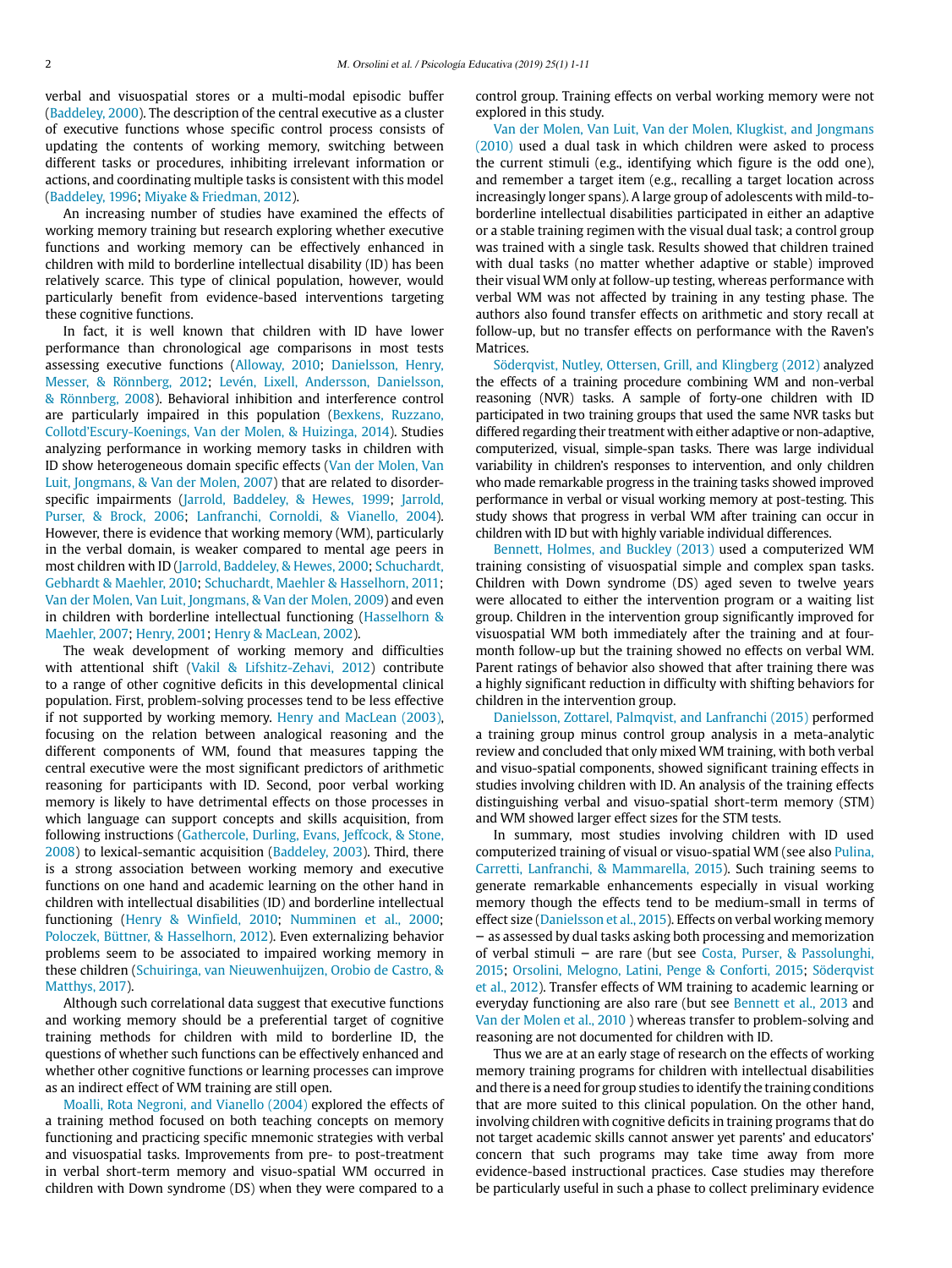that the time spent in working memory training can be beneficial to other cognitive processes, such as inference and reasoning skills.

In line with this preliminary research objective, our multiple case study explores whether verbal working memory can be enhanced by training in children with a mild to borderline intellectual disability of a non-specific etiology who have a history of language delay. It also analyzes whether training verbal working memory generates a transfer effect to problem-solving and cognitive flexibility.

## **Method**

## **Participants**

After approval from the Ethics Committee of the Department of Developmental and Social Psychology (Sapienza University of Rome), an informed consent was asked to the parents who accepted to have their children involved in this study. Participants were children whose mild intellectual disability (IQ between 55 and 70) or borderline intellectual functioning (IQ between 71 and 85) had been diagnosed by a certified clinical psychologist within public clinics in the area of Rome who tested them with the WISC-III [\(Wechsler, 1991](#page-10-6)) and assessed their adaptive functioning. The children had shown wide learning disabilities since their first grade class and were assisted by a special educator who, according to the Italian law, helps the children with special needs for a varying amount of time (accordingly to the severity of their impairment) within regular classes. Children were selected by either a psychologist within the public clinic in which the diagnosis had been issued or the child's special educator. The following selection criteria were used: (a) the child had some type of language delay (see [Table 1](#page-2-0)) and the psychologist or the child's special educator judged that he/she could benefit from a training targeting verbal memory, (b) the child's parents had communicated an intention to involve the child in a therapy and were deemed to be motivated to support their child's engagement in the training, and (c) the psychologist or the child's special educator judged the child to be motivated to participate at new learning experiences.

#### **The Experimental Training**

Key elements in our program included (1) specific activities

stimulating attention, inhibition, switching, and verbal working memory; 2) guided practice emphasizing strategies to engage in exercises (e.g., verbalization to promote the task's goal maintenance); 3) adapting the adult's degree of support to the task difficulty and the child's level of performance; and 4) sessions starting with an initial conversation and going on with one adult's led exercise presented through PowerPoint and one card game (see examples in [Table 2](#page-3-0)).

**Attention.** As illustrated in [Table 2,](#page-3-0) our experimental training started from attention, as attention is involved in working memory [\(Vandierendonck, 2014\)](#page-10-7), and it is known that weak attention skills are often present in children with ID, with a strong negative impact on working memory [\(Kirk, Gray, Riby, & Cornish, 2015\)](#page-9-29). Activities in this unit asked the child to identify parts of incomplete pictures, name elements of complex scenes that were shown on the computer screen for a limited amount of time, and describe features in order to support a character's identification for the other player.

**Inhibition.** Activities stimulating inhibition of a dominant response asked participants to process affirmative and negative sentences to accomplish selection of target items (e.g., "The thief wears a red tie", "The thief does not have blond hair") or lexicalsemantic categorization of pictures (e.g., the child is shown four pictures on the computer screen and is asked to quickly name the only picture belonging to a target category for some slides and then to name the only picture not belonging to a target category for other slides).

**Switching and simple verbal working-memory tasks.** Activities in this unit asked participants to practice different actions in the same exercise (e.g., looking at the picture and either saying something that was not true for that picture or saying something that was true but different from the word that was written on the top of the picture). Simple verbal working-memory tasks asked participants to recall sequences of items and accomplish, at the same time, a selection of items according to a target semantic category or other target characteristics.

**Complex working memory tasks.** Participants were asked either to recall information after having accomplished a different task (e.g., recalling a sentence after having judged whether that sentence was friendly or not) or to accomplish inferences (e.g., guessing the place in which a short dialogue has occurred) after the content of a short passage had been listened to and encoded in episodic memory.

<span id="page-2-0"></span>**Table 1.** Participants' Characteristics<sup>1</sup> and Methods of Analyzing the Training Effects

|                                              |                                                                               |                                                                           | Participants                                                               |                                                                                       |                                                                               |
|----------------------------------------------|-------------------------------------------------------------------------------|---------------------------------------------------------------------------|----------------------------------------------------------------------------|---------------------------------------------------------------------------------------|-------------------------------------------------------------------------------|
|                                              | Ilaria (female)                                                               | Simone (male)                                                             | Roberta (female)                                                           | Lucrezia (female)                                                                     | Dino (male)                                                                   |
| Methods of analyzing the training<br>effects | Baseline versus training<br>versus follow-up assessment<br>after interruption |                                                                           | Training versus waiting list                                               |                                                                                       | Experimental versus control training                                          |
| Age (years, months)                          | 10, 6                                                                         | 10, 3                                                                     | 9,6                                                                        | 12, 3                                                                                 | 12, 1                                                                         |
| IQ (WISC $III$ ) <sup>1</sup>                | 70                                                                            | 70                                                                        | 70                                                                         | 75                                                                                    | 72                                                                            |
| Language difficulties                        | Low lexical comprehension<br>$(10 = 72)^1$<br>Low verbal short-term           | Phonological delay <sup>1</sup><br>Deficit in verbal<br>short-term memory | Phonological delay <sup>1</sup><br>Low verbal short-<br>term memory $(z =$ | Slow lexical access<br>(word finding)<br>difficulties) $1$                            | Phonological delay <sup>1</sup>                                               |
|                                              | memory $(z = -1)$ in a word<br>span test $)^2$                                | $(z = -2.3$ in a word<br>span test $)^2$                                  | -1 in a word span<br>$test2$ )                                             | Low verbal short-<br>term memory $(z =$<br>-1.3 in a word span<br>$test$ <sup>2</sup> | Low verbal short-<br>term memory (z<br>$= -1.66$ in a word<br>span test $)^2$ |
| <b>Diagnosis</b>                             | Mild Intellectual disability                                                  | Mild Intellectual<br>disability                                           | Mild Intellectual<br>disability                                            | Borderline<br>intellectual<br>functioning                                             | <b>Borderline</b><br>intellectual<br>functioning                              |
| Setting of the training                      | Home                                                                          |                                                                           | School                                                                     | University clinical center                                                            |                                                                               |

<sup>1</sup>Characteristics reported in this table are drawn from the reports of the participants' assessment in the clinical center that issued the original diagnosis and are based either on standardized tests (e.g. Lexical comprehension was assessed through the Italian adaptation of the Peabody Picture Vocabulary Test, Dunn & Dunn, 1981) or clinical observations made by the psychologists and speech therapists involved in the original diagnosis.

2The word span test is the initial condition of the Word Interference test (Nepsy II; [Korkman et al., 2007](#page-9-30)).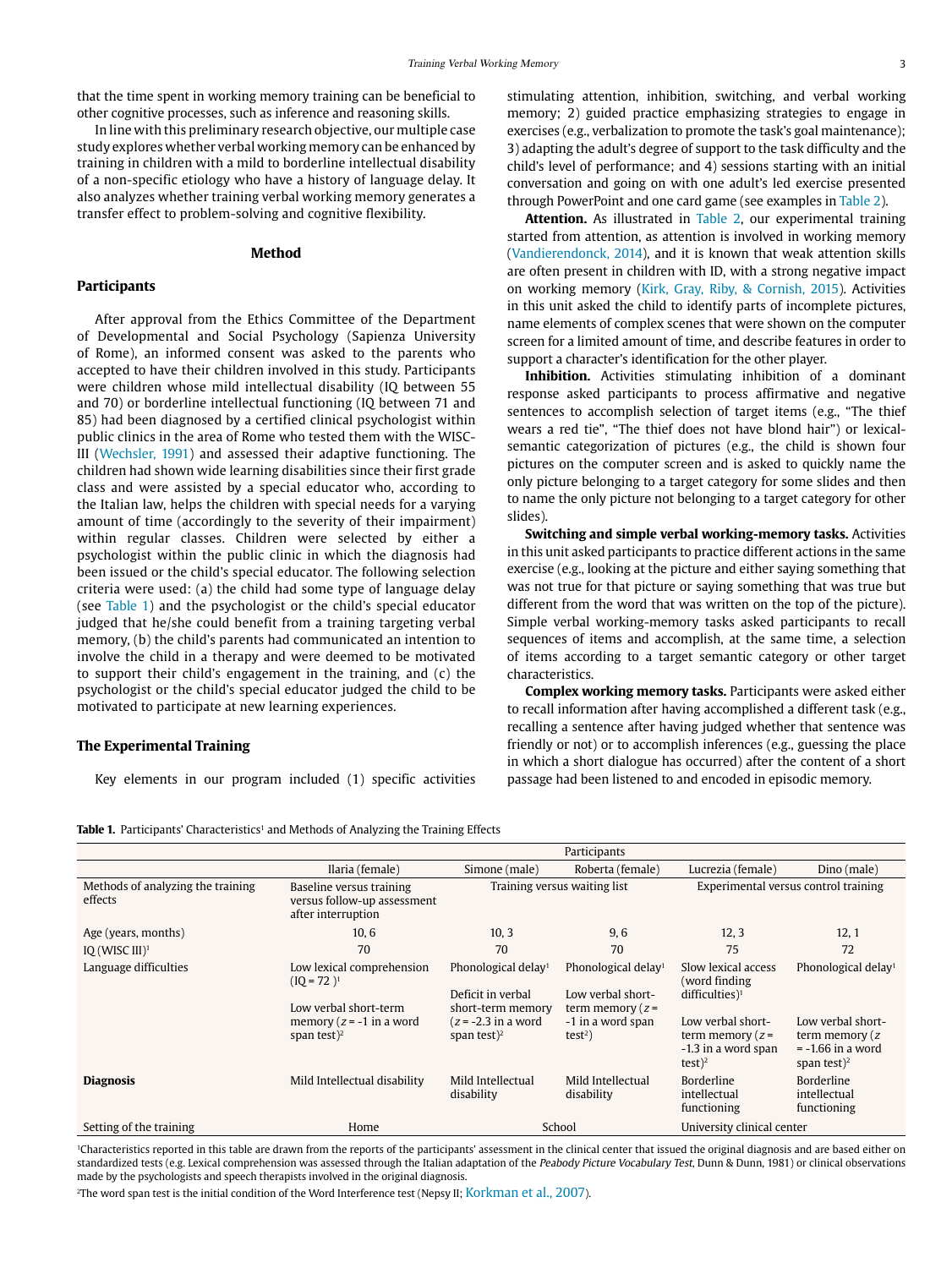<span id="page-3-0"></span>

|  | <b>Table 2.</b> The Experimental Training Stimulating Verbal Working Memory |  |
|--|-----------------------------------------------------------------------------|--|
|--|-----------------------------------------------------------------------------|--|

|                                                                      | Attention                                                                                                                                                                                                                                                                                                                                                                                                                                                                                                                                                                                                                                | Inhibition                                                                                                                                                                                                                                                                                                                                                                                                                                                                                                                                                                                                                                                      | Switching and simple verbal<br>working memory                                                                                                                                                                                                                                                                                                                                                                                                                                                                                                                                                                                                                                                                                                                                                                                                                                                                                                                                                                                                                                                                                      | Complex working memory                                                                                                                                                                                                                                                                                                                                                                                                                                                                                                                                                                                                                                                                                                                                                                                                                                                                                                                                                                                                                                                                                                                                                                             |
|----------------------------------------------------------------------|------------------------------------------------------------------------------------------------------------------------------------------------------------------------------------------------------------------------------------------------------------------------------------------------------------------------------------------------------------------------------------------------------------------------------------------------------------------------------------------------------------------------------------------------------------------------------------------------------------------------------------------|-----------------------------------------------------------------------------------------------------------------------------------------------------------------------------------------------------------------------------------------------------------------------------------------------------------------------------------------------------------------------------------------------------------------------------------------------------------------------------------------------------------------------------------------------------------------------------------------------------------------------------------------------------------------|------------------------------------------------------------------------------------------------------------------------------------------------------------------------------------------------------------------------------------------------------------------------------------------------------------------------------------------------------------------------------------------------------------------------------------------------------------------------------------------------------------------------------------------------------------------------------------------------------------------------------------------------------------------------------------------------------------------------------------------------------------------------------------------------------------------------------------------------------------------------------------------------------------------------------------------------------------------------------------------------------------------------------------------------------------------------------------------------------------------------------------|----------------------------------------------------------------------------------------------------------------------------------------------------------------------------------------------------------------------------------------------------------------------------------------------------------------------------------------------------------------------------------------------------------------------------------------------------------------------------------------------------------------------------------------------------------------------------------------------------------------------------------------------------------------------------------------------------------------------------------------------------------------------------------------------------------------------------------------------------------------------------------------------------------------------------------------------------------------------------------------------------------------------------------------------------------------------------------------------------------------------------------------------------------------------------------------------------|
| Adult's led<br>interaction<br>is focused on<br>enhancing             | Verbalization of stimuli<br>Systematic visual exploration<br>Sustained attention<br>Selective attention                                                                                                                                                                                                                                                                                                                                                                                                                                                                                                                                  | Maintenance of the task's goal<br>Divided attention<br>Selection of members of target<br>categories.                                                                                                                                                                                                                                                                                                                                                                                                                                                                                                                                                            | Rehearsal strategies<br>Task planning and sequencing<br>Focus on relevant information<br>Summarizing the available information<br>Anticipation of possible sources of difficulty<br>Generalization of approach to different tasks                                                                                                                                                                                                                                                                                                                                                                                                                                                                                                                                                                                                                                                                                                                                                                                                                                                                                                  |                                                                                                                                                                                                                                                                                                                                                                                                                                                                                                                                                                                                                                                                                                                                                                                                                                                                                                                                                                                                                                                                                                                                                                                                    |
| Examples of<br>computer-<br>presented<br>exercises and<br>card games | · Animal detective: An<br>incomplete picture appears<br>on the computer screen<br>and quickly disappears.<br>The participant is asked to<br>recognize the animal and then<br>identify the lacking part of the<br>picture, selecting it from four<br>cards.<br>Monsters: Therapist and child<br>take turns in selecting one or<br>more cards with monsters,<br>describing their characteristics<br>and communicating the<br>precise location in which they<br>put them. If the second player<br>(who cannot see what the<br>first is doing) makes the same<br>choices as his/her companion<br>does, the first player wins<br>some points. | · Characters detective: A<br>thief has been seen from<br>people who describe his/<br>her characteristics, Relying<br>on each of such descriptions<br>(e.g., "the thief was not a<br>woman" or, "the thief did not<br>wear glasses"), the participant<br>removes images from a pool<br>of suspects until the thief is<br>identified.<br>· Category: Each player has six<br>cards and proceeds on a game<br>of the goose board if he/she<br>can play cards according to<br>the category specified on the<br>board box. Categories may be<br>single or multiple (e.g., "food<br>and furniture") and affirmative<br>or negative (e.g., "no fruits, no<br>clothes"). | · Guessing what: The<br>participant is asked to discover<br>what the object hidden on the<br>computer screen is by relying<br>on the information provided<br>by two types of characters.<br>A wizard will say something<br>that is opposite of the real<br>characteristic (e.g., "if the<br>wizard says that the thing<br>is put on a lower part of the<br>body, you have to think that it<br>is put on an upper part of the<br>body"). A pessimistic man will<br>say something true but will<br>add pessimistic evaluations<br>that may distract you (e.g.,<br>"he will say that you wear this<br>thing when it is hot, and he<br>will add that if you do not do<br>so, it may be very dangerous,<br>and you can even die").<br>· The dolphin game: Players<br>proceed with a game of the<br>goose if they can repeat the<br>sequence of words that has<br>being said by the other player<br>and add a new word according<br>to the instruction specified on<br>the board box. Boxes on the<br>board ask for a fixed number<br>of words (from 2 to 6) either<br>starting with a given letter or<br>belonging to a given category. | · Stories: Short narrative<br>sequences are read by the<br>adult and are also shown on<br>the computer screen with the<br>written text accompanied<br>by a picture. For instance: "A<br>hare was very proud of herself<br>because she could run quickly.<br>One day she said to all the<br>other animals: - Nobody is<br>quicker than me; nobody has<br>the courage to race with me-".<br>After the last sentence is read.<br>the short passage disappears<br>from the computer screen,<br>and the participant is asked to<br>produce a pragmatic judgment<br>(e.g., "is what the hare says<br>friendly?") and then to recall<br>the sentence.<br>· Take cards and remember:<br>Each player has three picture<br>cards and can take one of four<br>picture cards on the table.<br>following the given rules (e.g.,<br>humans can take animals.<br>animals can take plants or<br>fruits, plants or fruits can take<br>objects). At the end of the<br>round, each player attempts<br>to recall the word that was<br>written on each of the taken<br>cards (e.g., the word "surprise"<br>written under the image of a<br>birthday cake), and if he/she<br>manages to do so, he/she wins<br>the cards. |

## **The Control Training**

Control training targeted narrative memory and visuo-spatial working memory. Narrative memory was trained with both conversation and structured activities (see [Table 3](#page-3-1)) asking the participant to recall personal events, verbally reconstructing the plot of a short video clip, imagining fictional events to link pictures in card games. Visuo-spatial working memory was trained with a software [\(Mammarella, Toso, &](#page-9-31) [Caviola, 2010](#page-9-31)) targeting first immediate attention and memory of visual stimuli and then active memory involving dual tasks of maintaining and processing information. This software considers two aspects of visuospatial WM: the nature of the stimulus (visual, spatial-sequential, and spatial-simultaneous) and the level of attentional control, with tasks demanding a low, medium or high level of control.

<span id="page-3-1"></span>

|  | <b>Table 3.</b> Activities Stimulating Narrative Memory in the Control Training |
|--|---------------------------------------------------------------------------------|
|  |                                                                                 |
|  |                                                                                 |
|  |                                                                                 |

| Conversation                                           | The participant was asked to verbally share personal events and the therapist also produced personal narratives. The<br>therapist used questions to support narrative expansion soliciting the child's recalling of events, acknowledged the<br>participants evaluations, and occasionally rephrased or synthesized the child's utterances.                                                                                                                                                                                                                                                                                 |
|--------------------------------------------------------|-----------------------------------------------------------------------------------------------------------------------------------------------------------------------------------------------------------------------------------------------------------------------------------------------------------------------------------------------------------------------------------------------------------------------------------------------------------------------------------------------------------------------------------------------------------------------------------------------------------------------------|
| Recalling video clips                                  | The therapist and the child looked at a video clip showing one episode from popular cartoons. At the end the child was<br>asked to image that the video transformed in a picture book: "what would show the first picture?" No matter whether the<br>answer of the child described the starting event or a subsequent one, the therapist showed a printed picture depicting the<br>event described by the child and solicited some semantic elaboration. The therapist's subsequent questions asked the child<br>to recall "what happened then?" and again used printed pictures to enrich the child's recalling of events. |
| Sentences linking different images<br>and verb phrases | The child can use card pictures and language cards. A specific verb phrase is selected from language cards (e.g. __ realizes<br>that ____) and the child is asked to produce a sentence with that verb phrase including one or more card pictures. There are<br>also special language cards with connectives such as "when", "because", "if", "and at the end" that can be used to build a<br>longer sentence. The therapist and the child take turns in producing sentences and compete for producing the longest but<br>"coherent" sentence.                                                                              |
| The Goose game                                         | The gameboard has pictures depicting fictional characters, actions, objects. Each player can proceed on the board if<br>manages to link the events described by the previous player to the one depicted in the picture where he/she landed after<br>throwing the dice.                                                                                                                                                                                                                                                                                                                                                      |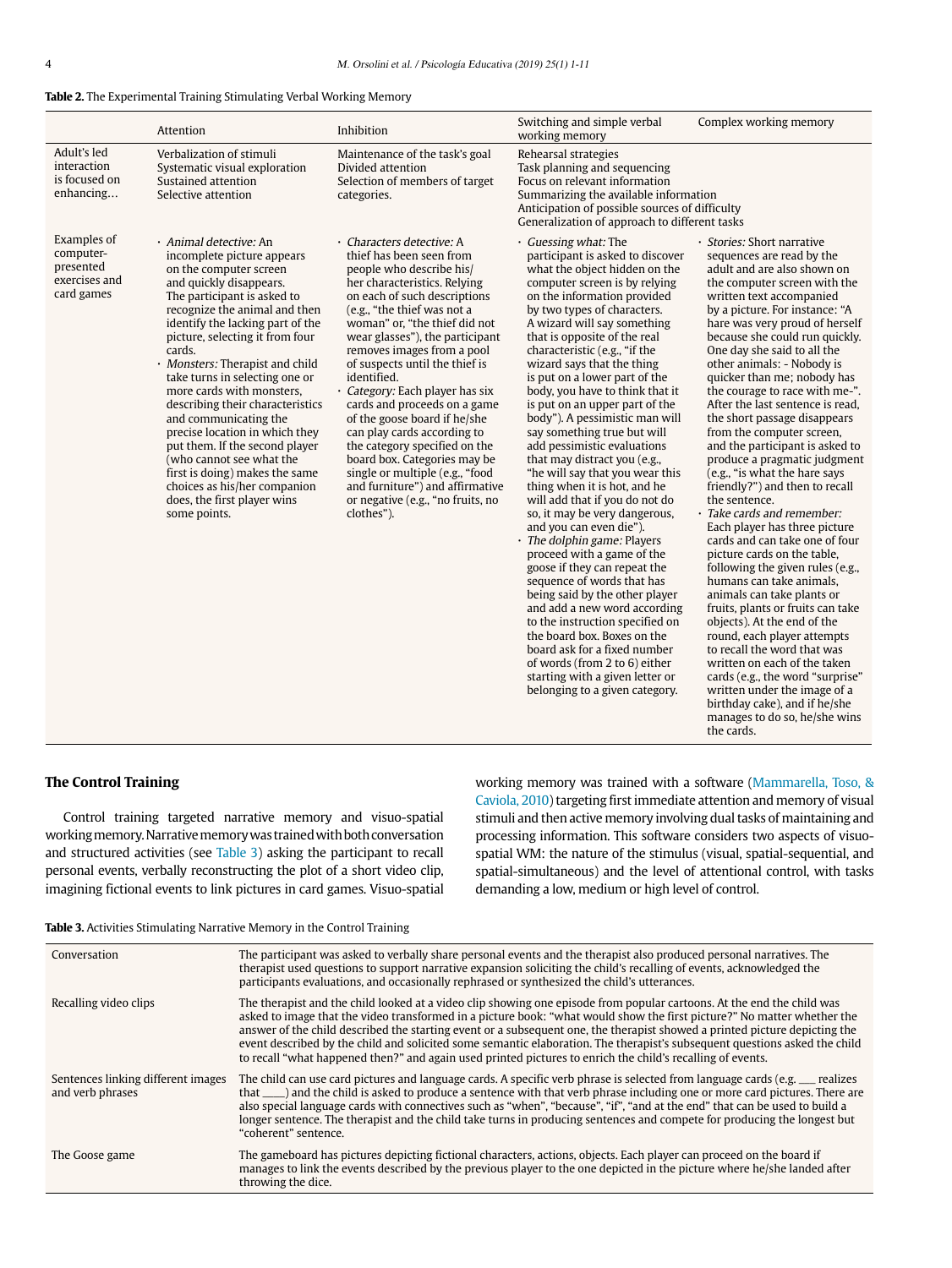Similarly to the experimental training, each session started with conversation to promote a close adult-child relationship and build a practice of sharing personal memories. After such a warming stage, there were exercises with the software stimulating visuo-spatial working memory followed by structured narrative activities.

#### **Experimental Design**

Case studies have to specify the conditions under which their results could be replicated [\(Wolery & Ezell, 1993](#page-10-8)). To understand whether the training could be effective regardless of the setting in which is delivered, we choose to involve the participants in a training that took place either at the child's home (Ilaria) or at school (Simone), or at a university clinical center (Lucrezia).

Studies exploring whether participants' performance can improve after cognitive training have to rule out that increasing exposure to tests, or unspecific factors, such as increased motivation, are the crucial conditions generating changes. To understand whether participants' improvements from pre- to post-training assessment could be interpreted as generated by the training itself, we choose three types of comparison, as shown in [Figure 1](#page-4-0). The first participant, Ilaria, was involved in a within-subject design by comparing the effects of a baseline condition with those of the experimental training, and then with those of a training interruption (see [Figure 1\)](#page-4-0). Each phase of baseline, training, and interruption consisted of eight weeks and was preceded and followed by testing.



<span id="page-4-0"></span>**Figure 1.** The Research Design.

A second participant, Simone, was involved in a between-subject design and participated at the experimental training taking place at school and lasting eight weeks. Simone's pre-/post-training improvements were compared with those of Roberta who was assessed before and after eight weeks of a "waiting list" phase. Simone and Roberta were selected in the same school, attended the same grade IV class, and showed a similar cognitive profile (see Simone versus Roberta in [Figure 1\)](#page-4-0).

In order to further examine training effects and distinguish them from either test familiarity effects or generic effects introduced by motivation, we involved a third participant, Lucrezia, in a betweensubject design and compared her pre-/post- experimental training improvements to the pre-/post-control training changes observed in Dino. Lucrezia and Dino were selected in the same University clinical center and showed a similar cognitive profile (see Lucrezia versus Dino in [Table 1](#page-2-0) and [Figure 1](#page-4-0)).

Thus our study can evaluate both test familiarity and training effects. Tests' familiarity effects were analyzed in two ways:

analyzing pre-/post-test changes after either a baseline phase in Ilaria or a waiting list phase in Roberta. The experimental training effects were evaluated through three types of comparison: analyzing pre-/post-test changes after (a) a baseline versus an experimental training phase in Ilaria, (b) an experimental training versus a no intervention phase in Simone and Roberta, (and c) an experimental training versus a control training in Lucrezia and Dino. We could replicate an experimental effect three times across different participants, in line with one basic criterion recommended by [Horner et al. \(2005\)](#page-9-32) for single-case designs.

### **Dependent Measures and Materials**

The participants' pre-/post-test changes were analyzed assessing attention, executive functions of inhibition and switching, verbal short-term memory, verbal working memory, problem-solving, and cognitive flexibility.

**Attention.** Selective and sustained visual attention was evaluated with the Bells Test ([Biancardi & Stoppa, 1997\)](#page-9-33), in which the participant must cancel 35 pseudo randomized bells found on a horizontal sheet of paper mixed with another 315 figures. The bells are located in seven columns, three in the right visual field, three on the left, and one in the centers. As the participant's task is to locate the bells and cross them out in the shortest possible time, and to repeat the search across four sheets, we used two main scores: the number of bells crossed in the first 30 seconds of each of the four sheets and the total number of bells crossed in the 120 seconds allowed for each of the four sheets. The first score is likely to involve selective attention; the second score taps the participant's capability of sustaining attention effectively to the same visual search target.

**Inhibition and switching.** In this timed test of the Nepsy II battery ([Korkman, Kirk, & Kemp, 2007\)](#page-9-30), the ability to inhibit automatic responses in favor of novel responses and the ability to switch between response types is assessed. In the Naming phase of the task, the participant looks at a series of black and white shapes (circle and square) or arrows (pointing up and down) and names either the shape or the direction. In the Inhibition phase, the child names the same symbols but is asked to apply the non-target label (e.g., saying "square" for a circle or "up" for an arrow pointing down). In the Switching phase, the child is asked to say the correct name for black symbols but to apply the non-target label if the symbol is white (e.g., "down" for a white arrow pointing up or "circle" for a white square). The completion time and the total number of mistakes (including self-corrections) are evaluated for naming, inhibition and switching.

**Verbal short-term memory.** A Forward digit span [\(Gugliotta,](#page-9-34)  [Bisiacchi, Cendron, Tressoldi, & Vio, 2009\)](#page-9-34), in which the examiner reads a list of numbers – a digit per second – and the participant must immediately repeat them back, was used to evaluate verbal shortterm memory. The starting point in the task is a three-digit list, and the span is increased until the participant fails in all three lists of the same span. The score is the highest span in which the child manages to correctly repeat two out of three lists of that span. Verbal shortterm memory was also tested with a word span using the first part of the Word Interference test from the Nepsy II. The child is presented in an auditory manner with blocks of words increasing in span (from two to five) and is asked to repeat them in the same order. The number of blocks correctly repeated is the task score.

Although the experimental training did not target verbalshort term memory with specific activities, exploring whether some changes are induced in such function will allow us to better understand the underlying nature of verbal working memory improvements, clarifying whether they are related to a more effective primary memory for verbal information or a stronger central executive enabling children to cope with dual tasks in the verbal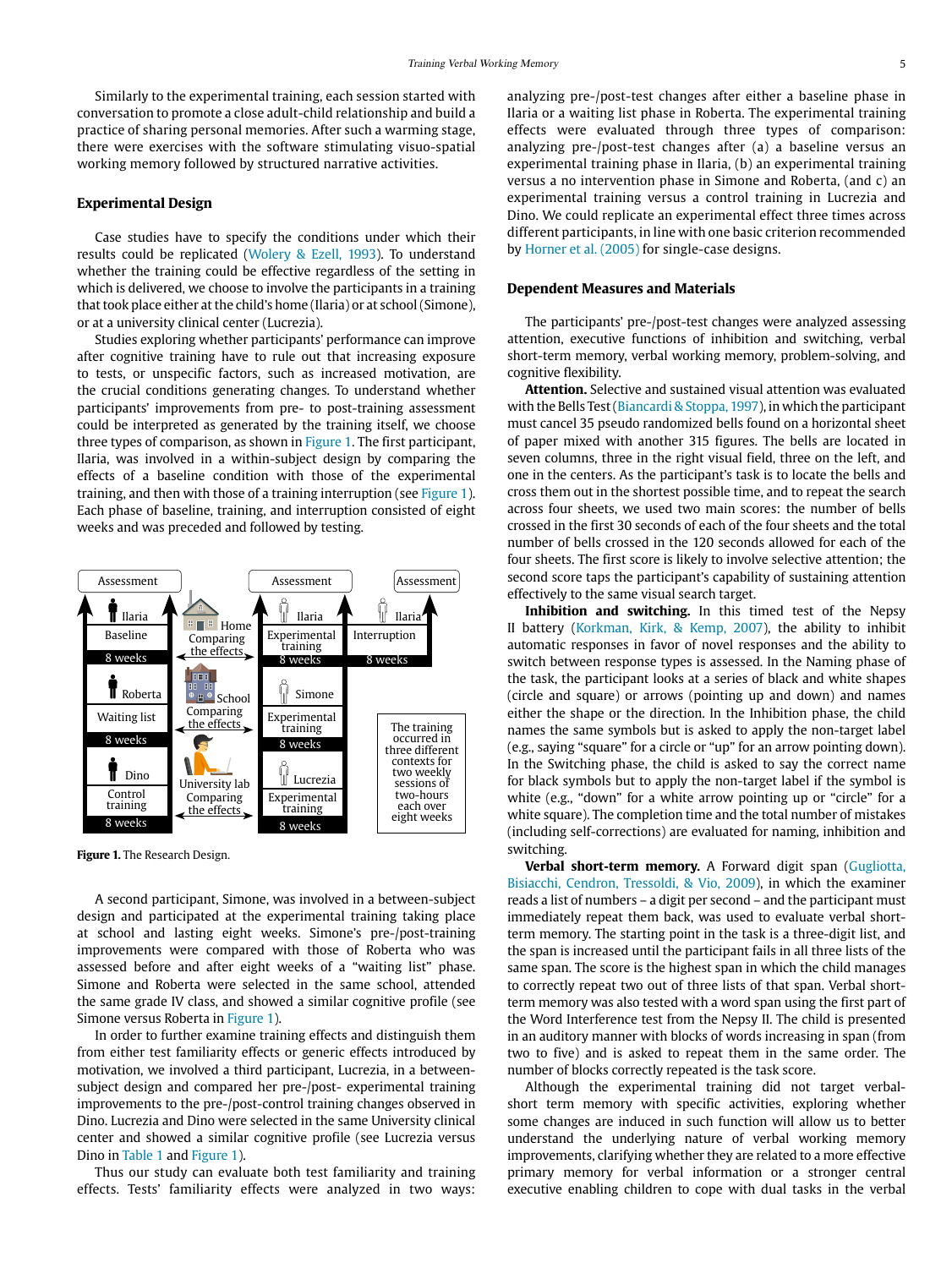domain.

**Verbal working memory.** Verbal working memory was assessed with both a simple and a complex dual task. The simple task, Backward digit span ([Gugliotta et al., 2009](#page-9-34)), is similar to a Forward digit span in the presentation of the items and score assignment, but at the end of each sequence, the participant is asked to recall the presented digits in the reverse order. The complex dual task is the Listening span test, an Italian adaptation ([Pazzaglia, Palladino, & De](#page-9-35)  [Beni, 2000\)](#page-9-35) of the [Daneman and Carpenter's \(1980\)](#page-9-36) task consisting of sentences that are auditorily presented in blocks of increasing span (from two to six). The participant is asked (i) to judge the plausibility of each sentence (state whether it is true or false) and (ii) to recall the last word of each sentence, in the correct order, at the end of each block. The total number of words correctly recalled in order provides one type of score. For instance, if a subject is presented with a sixspan block and recalls the last word of the third and fourth sentences in the right order, the score in this block would be 2. Further types of score are the number of errors with sentence judgements and the number of intrusion errors. Intrusion errors consist of recalling words that do not occupy the sentence ending position (e.g., recalling "football" instead of "mountain" for the sentence Football is a sport that you can only practice in a high mountain), and a high number of intrusion errors is an indicator of difficulties in inhibiting irrelevant information.

**Problem-solving.** The Raven's Colored Matrices [\(Raven, Court, &](#page-9-37)  [Raven, 1992\)](#page-9-37) were used with the primary school participants and the Standard Progressive Matrices [\(Raven, 1989\)](#page-9-38) consisting of 60 items were administered to the two 12-year-old children.

#### <span id="page-5-0"></span>**Table 4.** Difference in Standard Scores Between Post- and Pre- assessments

**Cognitive flexibility.** The Animal Sorting test from the Nepsy II ([Korkman et al., 2007\)](#page-9-30) was used to assess concept formation and the ability to flexibly shift from one concept to another. The child sorts pictures cards as quickly as possible into two groups of four cards each, using self-initiated criteria. The score is the number of correct different categories in which the participant sorts the pictures cards.

## **Procedure**

The children's parents were interviewed by a therapist who illustrated the treatment and made explicit that it would target "basic abilities" – such as verbal working memory or narrative memory – rather than academic skills. At the end of the interview parents signed an informed consent.

Therapists were 5th year developmental psychology students undertaking an intensive training course in which they could follow the guiding principles of each type of experimental and control training activity and practice simulations of adult-child verbal interaction. Therapists were supervised by the first author on a regular basis and there was a checklist asking them to report observations on the child´s performance in each training session. Each training activity had written instructions which therapists were instructed to follow.

In the baseline phase of Ilaria (see [Figure 1\)](#page-4-0) the therapist visited the participant at home and engaged for eight weeks in two weekly sessions of one hour play and conversation with the objective of building an adult-child warm relationship. This was followed by an

|          |                                                                    | Visual attention       | <b>Executive attention</b> |                    |                   |                                                         |                      |                        |                        |                            |                   |
|----------|--------------------------------------------------------------------|------------------------|----------------------------|--------------------|-------------------|---------------------------------------------------------|----------------------|------------------------|------------------------|----------------------------|-------------------|
|          |                                                                    | Selective<br>attention | Sustained<br>attention     | Inhibition         | Switching         | Verbal short-term<br>Verbal working<br>memory<br>memory |                      |                        | Problem-<br>solving    | Cognitive<br>flexibility   |                   |
|          |                                                                    |                        |                            | Combined<br>score  | Combined<br>score | Forward<br>Digit Span                                   | Forward<br>Word Span | Backward<br>Digit Span | Listening<br>Span Test | Raven's<br><b>Matrices</b> | Animal<br>Sorting |
|          | Difference post/<br>pre-test after<br>the baseline<br>condition    | $1.55*$                | $0.46*$                    | $\mathbf{0}$       | $-0.33$           | $0^{\circ}$                                             | 0.66                 | $0.90*$                | $\mathbf{0}$           | 0.49                       | $0.33*$           |
|          | Difference post/<br>pre-test after the<br>experimental<br>training | 0.41                   | 0.11                       | 0.67               | $1.00^{*\wedge}$  | $\mathbf{0}$                                            | 0.66                 | $\mathbf{0}$           | $2.17***$              | $1.50^{*\wedge}$           | 0.66              |
| Ilaria   | Difference post/<br>pre-test in the<br>follow-up                   | 0.40                   | 0.21                       | $\mathbf{0}$       | 0.66              | $\bf{0}$                                                | $\pmb{0}$            | $\mathbf{0}$           | $\Omega$               | 0.39                       | 0.33              |
| Simone   | Difference post/<br>pre-test after the<br>experimental<br>training | $\mathbf{0}$           | 0.11                       | $1.00*$            | $-0.66$           | 0.48                                                    | $1.66*$              | $0.50*$                | $1.88**$               | $1.43*$                    | $1.66*$           |
| Roberta  | Difference post/<br>pre-test after<br>the waiting list<br>period   | $-0.03$                | 0.47                       | $2.00***$          | $1.66***$         | $\mathbf{0}$                                            | $\mathbf{0}$         | $0.05^{8}$             | $-0.62$                | $1.48*$                    | $\mathbf{0}$      |
| Lucrezia | Difference post/<br>pre-test after the<br>experimental<br>training | $2.09^{\wedge}$        | $3.12^{\wedge}$            | $1.33**$           | $1.00*$           | $-0.85$ <sup>&amp;</sup>                                | $\mathbf{0}$         | $0^{\&}$               | $1.18***$              | $1.53**$                   | $0.66*$           |
| Dino     | Difference post/<br>pre-test after the<br>control training         | 1.52                   | 2.00                       | $-2.00$ $\text{A}$ | 0.33              | $\bf{0}$                                                | $\boldsymbol{0}$     | $0.90*$                | 0.51                   | 0.40                       | $2.33***$         |

Standard scores preceded by a minus sign mean that the post-test standard score was lower than the pre-test one.

\*Standard scores with a reliable change index of 1.96 or greater and that equate to 95% confidence interval.

\*\*Standard scores with a reliable change index of 2.58 or greater and that equate to 99% confidence interval.

^Standard scores changed from being below the mean (i.e., -1 or lower) in the pre-test to be within the normal limits in the post-test (i.e., -0.7 or higher) &Standard scores were within the normal limits in the pre-test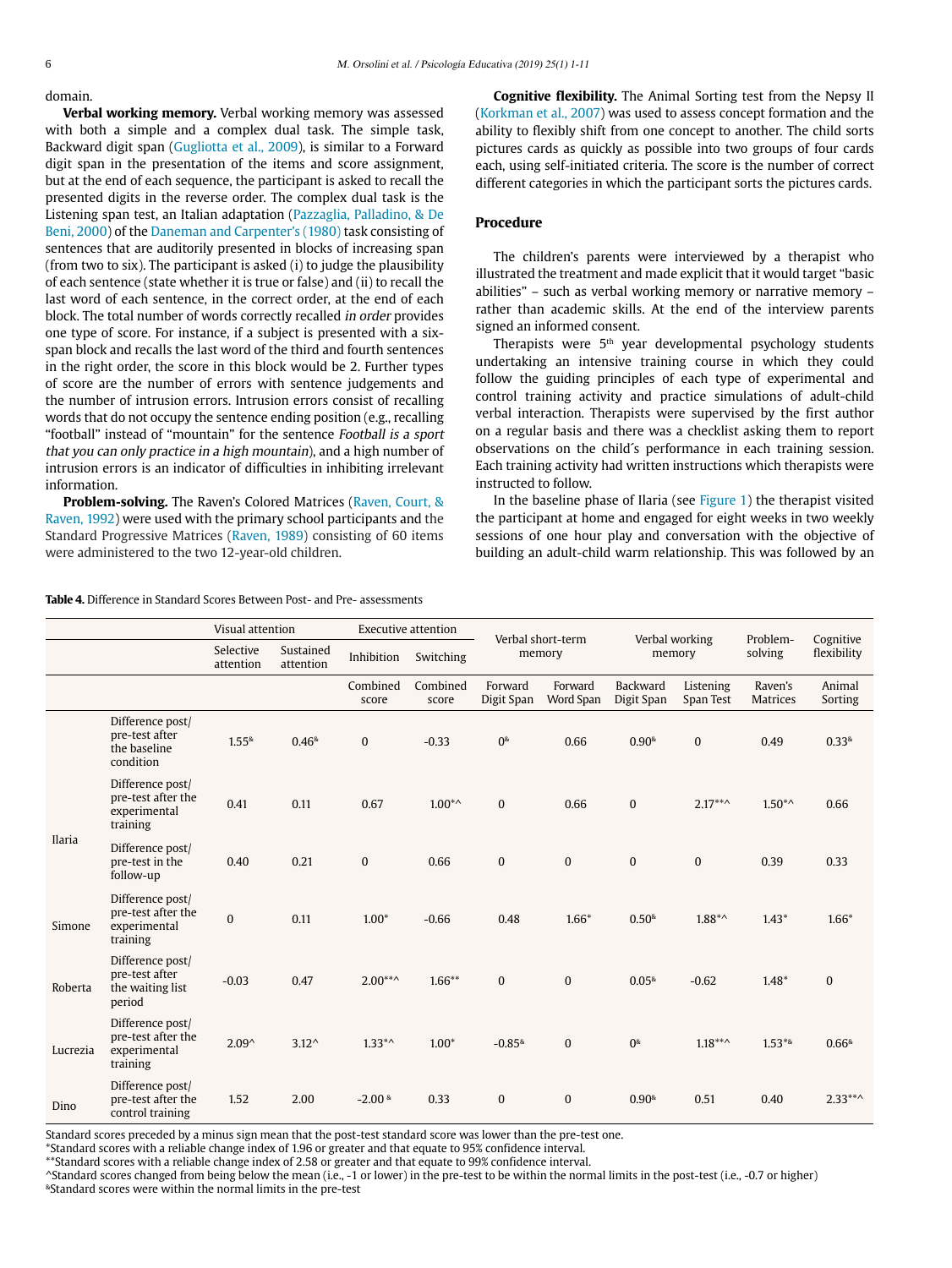experimental training phase of eight weeks consisting of two weekly sessions of two-hours each, in which the child was engaged with the experimental training activities. Then there was an interruption phase of eight weeks that coincided with the summer vacations and was followed by a follow-up assessment. The person who tested Ilaria was the same person who met her once a week in the baseline condition and was then involved as a therapist in the experimental training (N.L., the fourth author).

Simone was involved in a school-based experimental training consisting of two weekly sessions of two-hours each over eight weeks that took place in a primary school laboratory. In the first weekly session the child was involved with computer-presented training exercises (see [Table 2](#page-3-0)) and interacted individually with a therapist. In the second weekly session Simone was involved with the card games of the training and interacted with another child with learning disabilities along with the therapist. Simone's pre-/post-test changes were compared to those of Roberta, who participated at a "waiting list". The two children were assessed before and after either the training or the "waiting list" phase by the same person, who was not involved in Simone's training.

Lucrezia and Dino were involved in the experimental and control training respectively that took place in a University clinical center and were delivered by the same therapist. Both experimental and control training consisted of two individual two-hour weekly sessions over eight weeks, in which the child interacted with the therapist in a room at the center. The two participants were assessed before and after training by the same person (N.L.) who had not been involved in their treatment.

**"Near" and "far" transfer training effects.** The first issue explored by our study is whether there are "near transfer effects" of the experimental training, asking whether specific cognitive functions (i.e., executive functions of inhibition and switching, verbal WM) that have been directly stimulated by the training improve in the post-treatment assessment. The tests assessing such cognitive functions consist of tasks quite different from the training activities. For instance, verbal working memory was assessed through two tests: backward digits recall and the listening span test. There was no training activity asking participants to implement the manipulations required by these two tests (e.g., recalling items in a reverse order or recalling in the correct order the last word of sentences that have been first judged true or false). As tests and training activities consist of different tasks, this allowed us to assess a true transfer effect. As the tests' tasks involved the cognitive functions that have been directly stimulated by the training, near transfer effects can be detected.

Our second issue was whether the experimental training had transfer effects for other than trained cognitive functions. Whereas the experimental training stimulated central executive attention, working memory, and inferential processes in the verbal domain, we assessed problem-solving and concept formation in the visual domain, through Raven's Matrices and a cognitive flexibility test (Animal Sorting from the Nepsy II; [Korkman et al., 2007](#page-9-30)), respectively. Selecting tests in a domain that was not specifically stimulated by the training allowed us to evaluate the transfer potentiality of the experimental training.

**Analyzing reliable pre-/post-test changes.** To analyze a training effect we have to ask if a participant's improvement from pre- to posttest is significant or is just a variation stemming from the imperfect reliability of the chosen test. The reliable change index method (RCI; see [Bauer, Lambert, & Nielsen, 2004;](#page-9-39) [Jacobson & Truax, 1991;](#page-9-40) [Norup,](#page-9-41)  [Spangsberg Kristensen, Poulsen, & Mortensen, 2017](#page-9-41)) was used to determine the statistical significance of change with eight-week testretest interval that occurred either for a baseline, a waiting list, or a training phase. RCI allows you to determine who has changed reliably and is calculated as  $(X_2-X_1)/S_{diff}$ , where  $X_1$  and  $X_2$  are the individual's observed scores in the pre- and post-test, and  $S_{diff}$  is the standard error of the difference between the two test scores. The standard error of the difference takes into account the test standard deviation (SD) and the test reliability (rel), as follows:  $SD*sqrt(2)*sqrt(1$ rel). Only if the RCI is 1.96 or greater the difference is statistically significant (1.96 or 2.58 equates to the 95% or 99% confidence interval respectively). Following [Norup et al. \(2017\)](#page-9-41), we also distinguished between post-test scores showing only a reliable change and those scores that changed from being outside the normal limits in the pretest to be within normal limits in the post-test. We will refer to such type of scores as "clinically significant change". Such change would suggest that a training is effective in supporting an internal process of learning and development bringing specific behavioral parameters within the normal range.

#### **Results and Discussion**

We converted each raw score into a standard score, considering the chronological age norms of each test. The difference in standard score between the post- and the pre-training assessment of each test was then computed, as shown in [Table 4](#page-5-0). Marked with one or two asterisks are the scores showing statistically significant reliable change index. We will refer to such scores as "reliable" changes, meaning that the difference post-/pre-test is not "just statistical noise resulting from the lack of the perfect reliability of the chosen assessment instruments" ([Norup et al., 2017](#page-9-41)).

To compute the standard error of the difference between the post- and the pre-test scores the tests' reliability was considered by selecting it from the English manual of the Nepsy II ([Korkman](#page-9-30)  [et al., 2007\)](#page-9-30). For the Raven's Matrices we considered the minimum reliability of .80 emerging from [Carlson and Jensen \(1981\)](#page-9-42). For the listening span test we considered the reliability reported in [Pazzaglia](#page-9-35)  [et al. \(2000\).](#page-9-35) Reliability of the attention test was not available and the significance of the pre-/post-test difference could not be computed for this test.

Marked with "^" in [Table 4](#page-5-0) are the pre-/post-test scores that not only show a reliable change but also improved from being outside the normal limits in the pre-test to be within normal limits in the post-test. We will refer to such type of scores as "clinically significant change".

#### **"Near" Transfer Effects**

[Table 4](#page-5-0) shows the results on selective and sustained attention: out of the four children who could receive the effects of either experimental (Ilaria after the training, Simone, Lucrezia) or control training (Dino), only two (Lucrezia and Dino) showed a marked improvement. It is clear that the experimental training did not induce specific effects on attention, at least when such function is assessed through a visual search task.

Focusing on executive attention, we considered for Inhibition and Switching the standard scores that combine errors and completion time (combined scaled scores). Test familiarity effects occurred for Roberta who remarkably improved for Inhibition; for Switching she changed from being unable to pass the familiarization phase in the pre-test to get a score corresponding to 1 standard deviation below the mean in the post-test. We attributed to Roberta's initial assessment of Switching the same pre-test score she showed for Inhibition and thus her pre-/post-test difference turned out to be a reliable change. Test familiarity effects, that could have been observed in two children (Ilaria after the baseline, Roberta after the waiting list period) were only observed in Roberta, whereas experimental training effects occurred for three out of three children (Ilaria after the training, Simone and Lucrezia). Dino, who was involved in the control training, did not show any improvement with executive functions of Inhibition and/or Switching.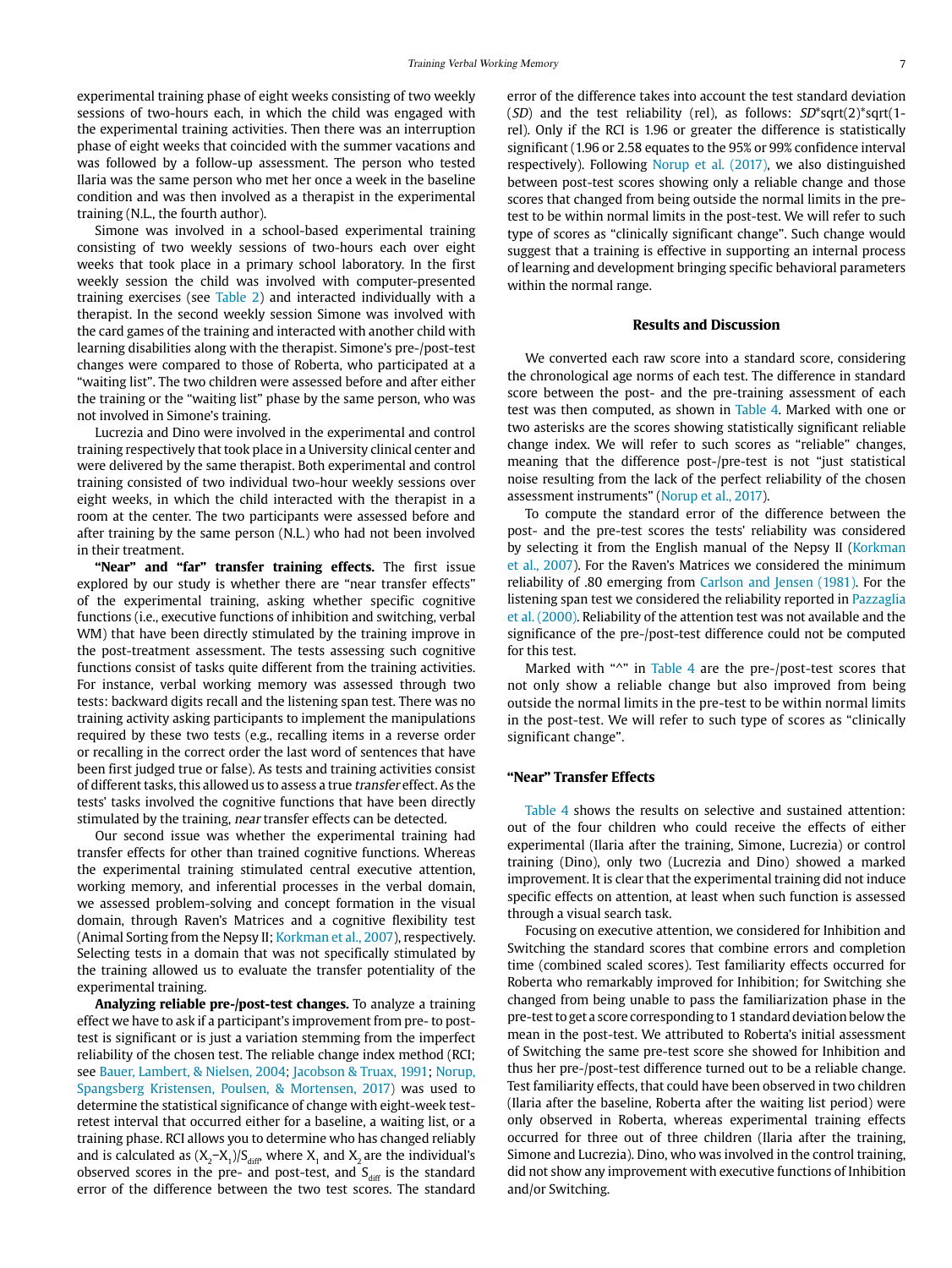<span id="page-7-0"></span>

|  |  | Table 5. Participants' Performance in the Listening Span Test Analyzed with Standard and Raw Scores |
|--|--|-----------------------------------------------------------------------------------------------------|
|  |  |                                                                                                     |

|          |                                                       | Listening span test                                |                                                       |                                               |  |
|----------|-------------------------------------------------------|----------------------------------------------------|-------------------------------------------------------|-----------------------------------------------|--|
|          |                                                       | Number of words correctly<br>recalled in sequence  | Number of errors in judging<br>sentences plausibility | Number of intrusion errors                    |  |
|          | Initial assessment                                    | $-1.09$ (raw score: 11)                            | $-0.7$ (raw score: 2)                                 | $-0.12$ (raw score: 1)                        |  |
| Ilaria   | After the baseline condition                          | $-1.09$ (raw score: 11)                            | $-0.7$ (raw score: 2)                                 | $-0.6$ (raw score: 0)                         |  |
|          | After the experimental training                       | $1.08$ (raw score: 20)                             | $-0.01$ (raw score: 1)                                | $-0.12$ (raw score: 1)                        |  |
|          | Follow-up assessment                                  | $1.08$ (raw score: 20)                             | $-0.01$ (raw score: 1)                                | $-0.12$ (raw score: 1)                        |  |
| Simone   | Initial assessment<br>After the experimental training | $-2.22$ (raw score: 5)<br>$-0.34$ (raw score: 14)  | $1.7$ (raw score: 3)<br>$1.7$ (raw score: 3)          | 4.62 (raw score: 10)<br>$1.03$ (raw score: 3) |  |
| Roberta  | Initial assessment<br>After the waiting list period   | $-1.39$ (raw score: 9)<br>$-2.01$ (raw score: 6)   | $-0.05$ (raw score: 1)<br>$1.7$ (raw score: 3)        | $1.03$ (raw score: 3)<br>$3.6$ (raw score: 8) |  |
| Lucrezia | Initial assessment<br>After the experimental training | $-1.77$ (raw score: 15)<br>$-0.59$ (raw score: 22) | $0.89$ (raw score: 4)<br>$0.10$ (raw score: 2)        | 3.14 (raw score: 5)<br>$1.63$ (raw score: 3)  |  |
| Dino     | Initial assessment<br>After the control training      | $-2.78$ (raw score: 9)<br>$-2.27$ (raw score: 12)  | $0.10$ (raw score: 2)<br>$-0.29$ (raw score: 1)       | $3.89$ (raw score: 6)<br>7.65 (raw score: 11) |  |

## **Interpreting the Findings concerning Verbal Working Memory**

Assessing verbal working memory with backward digits span failed to show reliable training or test familiarity changes in the participants. Conversely, when verbal working memory was assessed with the listening span test robust training effects were observed. None of the three participants who could show either test familiarity (Ilaria after the baseline, Roberta after the waiting list period) or control training effects (Dino) showed a reliable or clinically significant improvement in the listening span test. On the contrary, each of the three children involved with our experimental training (Ilaria, Simone, and Lucrezia) showed a reliable and clinically significant change. In other words, each child started with a dysfunctional performance in the listening span test's initial assessment and then reached a score within the normal range in the post-training assessment (see [Table 5\)](#page-7-0). In the follow up assessment Ilaria maintained the improved performance with the listening span test.

There were two types of evidence suggesting that the participants' improvements involved working memory. First, the ability to recall more words in sequence in the listening span test did not occur at the cost of a less effective sentence processing. As shown in [Table 5,](#page-7-0) in which raw and standard scores for performance in the listening span test are reported for each participant, there was no increase of errors in sentence judgements in the children who improved after the experimental training. An enhanced ability to control interference when recalling words was also observed (see a decrease of intrusion errors in Ilaria after the training, Simone, and Lucrezia). These findings suggest that after the experimental training children were more skilled in implementing the dual task of judging the semantic plausibility of the current sentence and keeping in memory the last word of the previous sentences.

A second type of evidence clarifying the underlying nature of children's improvement with the listening span test was the participants' stable ability to store a sequence of words or digits in short-term memory. As verbal short-term memory did not increase after the experimental training, as shown in [Table 4](#page-5-0) (only Simone showed a reliable change in the words span test), this suggests that the improved performance in the listening span test was not generated by an enhanced capacity of the short-term verbal store. In other words, children were not more skilled in memorizing words but more able to direct attentional resources towards the two parallel goals of judging the plausibility of each sentence and memorizing the sentence's last word.

Focusing on Dino, who was involved in a control training targeting both visuospatial working memory and verbal recalling with narrative memory tasks, it was observed that his performance with the listening span test did not improve. This suggests that simply practicing the recall of verbal information from long-term memory or being trained with dual tasks in a non-verbal domain may not be effective to enhance verbal working memory.

If participants' improved performance with the listening span test involves a strengthened working memory, how can we explain the lack of improvements in performance with the backward digits span? To answer such a question we should emphasize that words memorization may depend on cumulative rehearsal in the listening span test. The participant encodes in memory the last word in a sentence after having judged the semantic plausibility of such sentence; this process is repeated for the subsequent sentences and word traces in memory can be strengthen by a cumulative rehearsal (e.g., silently repeating the first and second memorized word before attending to the third sentence). In the backward digits span the participant has to first keep in memory a sequence of digits and then recalling them in a reverse order. The effectiveness of processing the digits' order reversal is a function of the sequence of items that is kept in the short-term memory store. As the short-term store has not been strengthened in our participants, manipulating digits in a reverse order did not undergo any improvement. Another factor explaining the different results of backward digits span and the listening span test may be that the participants' pre-test scores were much lower for the latter and that our training program could more easily improve lower scores.

## **"Far" Transfer Effects**

Focusing on problem-solving, out of two children who could show test familiarity effects (Ilaria after the baseline, Roberta after the waiting list period), only Roberta made a reliable change in performance with the Raven's Matrices. Conversely, each of the three children involved with the experimental training made a reliable change in performance with the Raven's Matrices (but only two of them had a post-test score within the normal limits). Concept formation, on the other hand, showed a reliable change in Simone and a clinically significant improvement in Dino, who was involved with the control training.

Thus despite the fact that the experimental training stimulated working memory and inferential processes through activities in the verbal domain, each of the three children involved with the experimental training showed reliable changes in performance with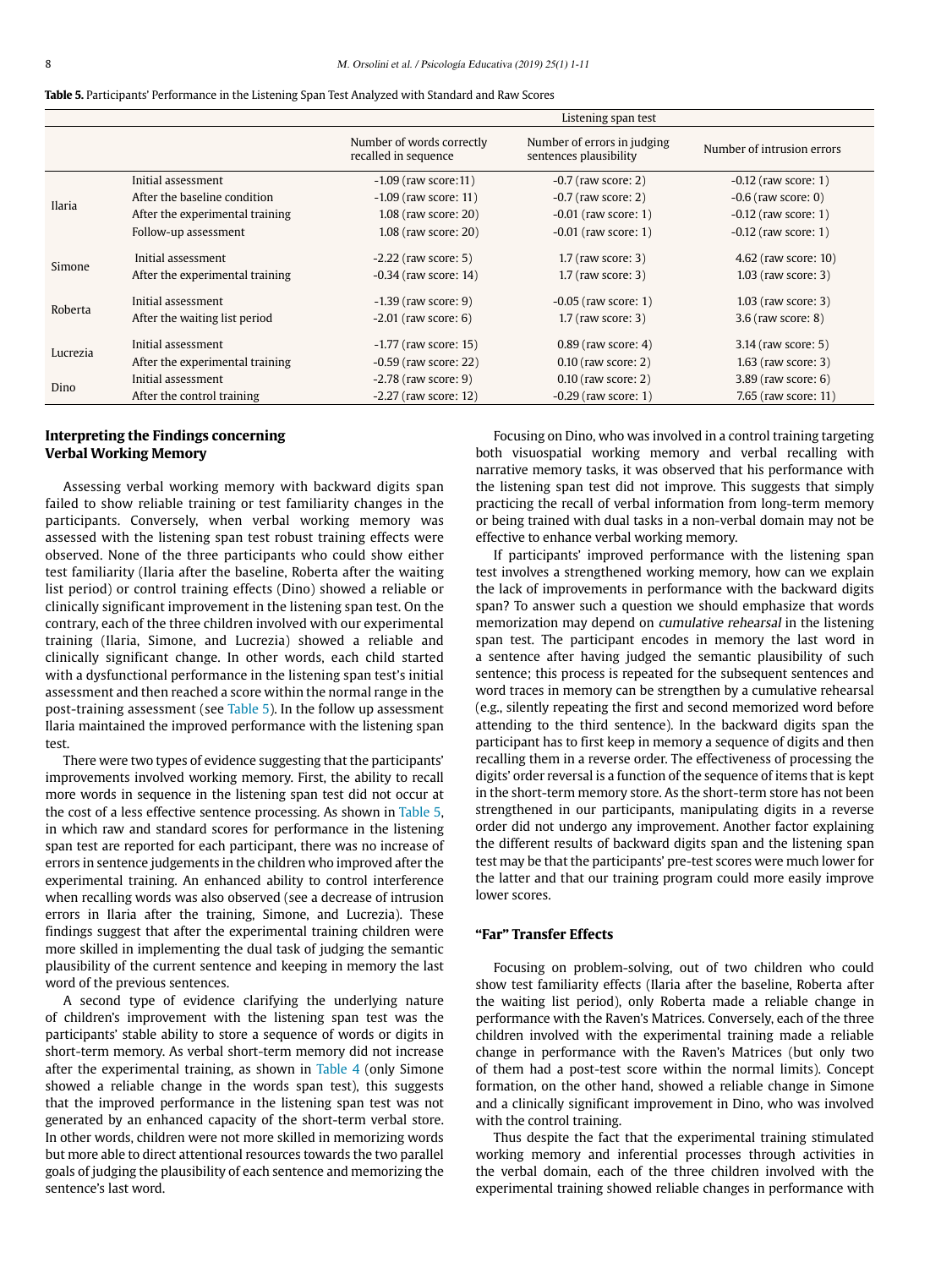the Raven's Matrices. This finding suggests that our experimental training allowed participants to address a problem-solving task in the visual domain with higher attention control and better monitoring of ongoing procedures.

## **Test Familiarity versus Training Effects**

We represented in [Figure 2](#page-8-1) the number of scores whose change in the post-test was "reliable". We focused on those 6 tests that allowed us to compute a reliable change index and identify near and far transfer training effects. If test familiarity was to explain a substantial part of participants' changes in the post-test we should expect such influence to underlie in a rather similar way each participant. However, the trend suggested by the findings illustrated by [Figure 2](#page-8-1) is different: out of the 15 reliably significant increments in the post-test, 11 are shown by the three children assessed after the experimental training and 4 by the three children assessed after either baseline, or a waiting list phase, or the control training. We ran the Fischer's Exact test on the data reported in [Table 6](#page-8-2) and found that differences were statistically significant (two-tailed p-value = .0234).



<span id="page-8-1"></span>**Figure 2.** Number of Scores that Showed or did not Show a Reliable Change in the Post-test.

#### <span id="page-8-2"></span>**Table 6.** Data for the Fisher's Exact Test

|                                         | Number of scores<br>observed after the<br>baseline, waiting<br>phase and the control<br>training | Number of scores<br>observed after the<br>experimental training |
|-----------------------------------------|--------------------------------------------------------------------------------------------------|-----------------------------------------------------------------|
| Reliable change in the<br>post-test     |                                                                                                  | 11                                                              |
| Non-reliable change in<br>the post-test | 14                                                                                               |                                                                 |

### **Conclusions**

In this exploratory multiple case study, working memory was trained along with executive functions of inhibition and switching. The training method consisted of several different tasks which stimulated participants' control of attention, capacity of alternating different procedures, and ability of implementing complex processing (e.g., semantic categorization, pragmatic judgments, inferences) on memorized verbal information. The use of language as a "tool" to orient attention to task materials, focus and recall instructions, and anticipate sources of difficulty was systematically promoted in training. Children made practice of specific exercises and games and, at the same time, were guided to use strategies to implement tasks. Such type of complex training – in which variation largely prevailed on repetition and strategies co-occurred with practicing exercises – succeeded in significantly improving verbal working memory. Three children with mild to borderline intellectual disabilities who initially had an impaired performance with the listening span test, after eight weeks of training showed a performance within the normal limits in the same test.

We were interested in exploring whether training working memory could allow children to implement problem-solving in the visual domain in a more effective way even if this had not been directly stimulated by training. We did find that an enhancement of problem-solving with the Raven's Matrices was more likely after the experimental training than our control conditions. We were not interested in distinguishing whether children's improvement in problem-solving was related to a more strategic approach to the task (e.g., better visual scanning of all the items before selecting a solution), or a strenghtened capacity to construct visuo-spatial relations. For this reason we avoided the phrase "fluid intelligence" in reference to performance with the Raven's Matrices and preferred to interpret children's higher scores in this task as indicators of an increased capacity to coordinate cognitive processes to address a problem-solving task.

Thus, finding that the children observed in this study could substantially enhance their performance with the Raven's Matrices suggests that training working memory might be a preliminary step to enhance complex cognitive processes. A tentative conclusion of this study is that skills-based interventions involving coordination between task-relevant cognitive processes ([Kearns & Fuchs, 2013\)](#page-9-43) might be more effective if prepared by preliminary working memory training. Instruction focusing strategies for understanding or writing texts, solving mathematical problems, and building novel concepts is likely to be facilitated in children with mild intellectual disabilities if their verbal working memory has been enhanced.

## **Limitations**

The conclusions of this study are based on a very small number of children and should obviously be contextualized taking into account the specific characteristics of participants. First, children involved in this study had a history of language difficulties that was not associated to a severe short-term memory deficit. Thus the conditions that limit verbal working memory malleability remain to be identified in future case studies. Second, participants were selected in this study because they were deemed to be motivated to participate at training and their engagement could also be supported by their parents' motivation.

Motivation, along with beliefs about the nature of intelligence, seems to affect the degree of transfer to reasoning skills in individuals involved in working memory training ([Jaeggi, Buschkuehl, Shah, &](#page-9-44)  [Jonides, 2014](#page-9-44)). Thus an overt assessment of motivation and beliefs about learning and intelligence should be included in future research. A further limitation is that we assessed retention of training effects after a phase of training interruption only in one case (Ilaria). It remains to be explored whether enhanced verbal working memory and problem-solving are long-term training effects. Eventually, the training transfer effects could have been even larger than those found in our study if training had stimulated both verbal and visual working memory, as suggested by some meta-analysis studies ([Danielsson et](#page-9-25)  [al., 2015](#page-9-25); [Schwaighofer, F](#page-10-9)ischer, & Bühner, 2015).

#### **Conflict of Interest**

The authors of this article declare no conflict of interest.

#### **References**

<span id="page-8-0"></span>Alloway, T. P. (2010). Working memory and executive function profiles of individuals with borderline intellectual functioning. Journal of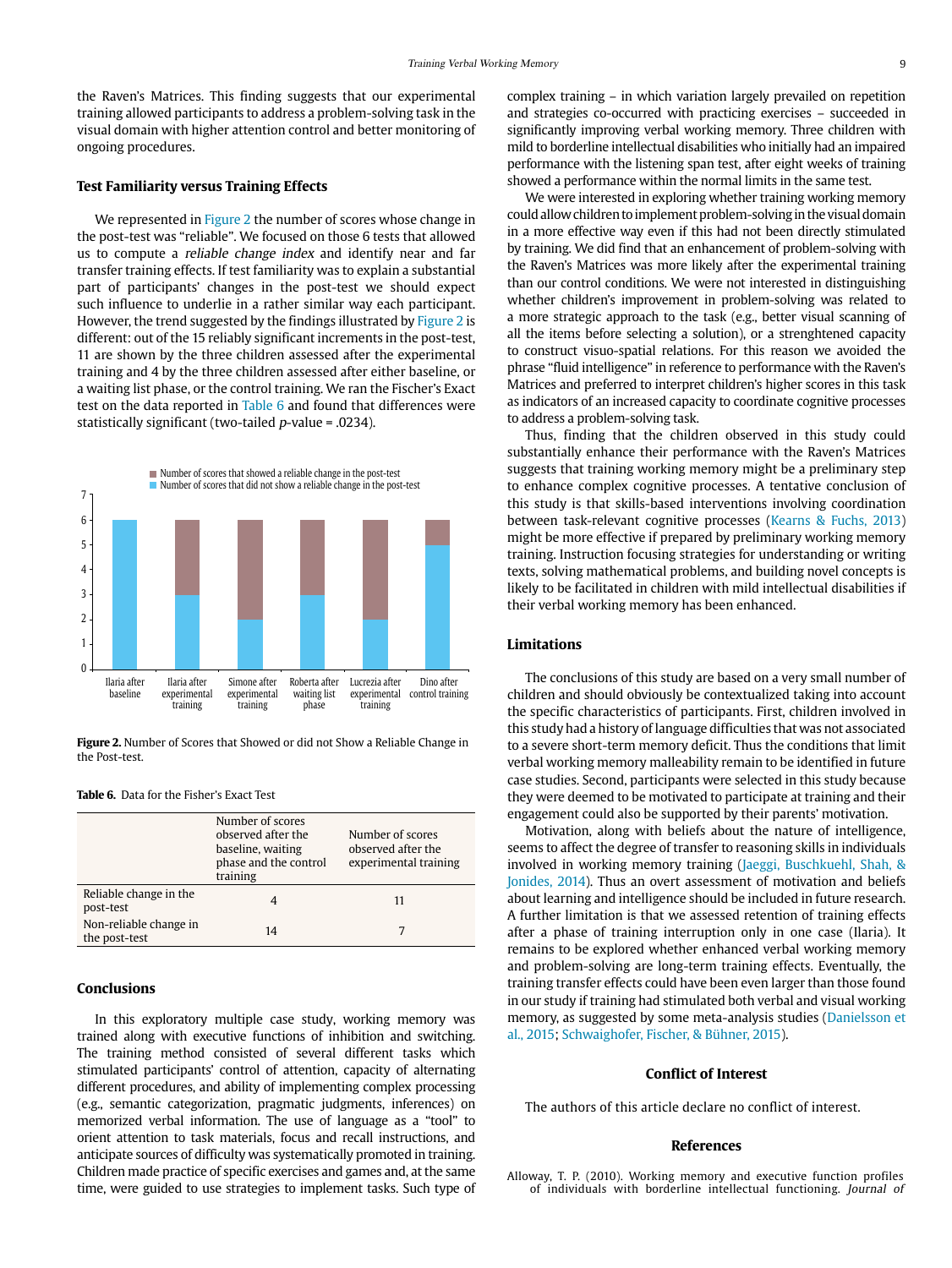Intellectual Disability Research, 54, 448-56. [https://doi.org/10.1111/](https://doi.org/10.1111/j.1365-2788.2010.01281.x) [j.1365-2788.2010.01281.x](https://doi.org/10.1111/j.1365-2788.2010.01281.x)

- <span id="page-9-0"></span>Anderson, J. R., Fincham, J. M., & Douglass, S. (1997). The role of examples and rules in the acquisition of a cognitive skill. Journal of Experimental Psychology: Learning, Memory, and Cognition, 23, 932-945. https:// doi.org/[10.1037/0278-7393.23.4.932](http://psycnet.apa.org/doi/10.1037/0278-7393.23.4.932)
- <span id="page-9-4"></span>Baddeley, A. D. (1996). Exploring the Central Executive. The Quarterly Journal of Experimental Psychology, 49A, 5-28. [https://doi.org/](https://doi.org/ 10.1080/713755608)  [10.1080/713755608](https://doi.org/ 10.1080/713755608)
- <span id="page-9-2"></span>Baddeley, A. D. (2000). The episodic buffer: a new component of working memory? Trends in Cognitive Sciences, 4, 417-423. [https://doi.](https://doi.org/10.1016/S1364-6613(00)01538-2) [org/10.1016/S1364-6613\(](https://doi.org/10.1016/S1364-6613(00)01538-2)00)01538-2
- <span id="page-9-19"></span>Baddeley, A. D. (2003). Working memory and language: An overview. Journal of Communication Disorders, 36, 189-208. [https://doi.](https://doi.org/10.1016/S0021-9924(03)00019-4) [org/](https://doi.org/10.1016/S0021-9924(03)00019-4)10.1016/S0021-9924(03)00019-4
- Baddeley, A. D. (2010). Working memory. Current Biology, 20, 136-140. <https://doi.org/10.1016/j.cub.2009.12014>
- <span id="page-9-3"></span>Baddeley, A. D., & Hitch, G. J. (1974). Working memory. In G. A. Bower (Ed.), The psychology of learning and [motivation](http://www.scholarpedia.org/article/Motivation): Advances in research and theory (pp. 47-89). New York, NY: Academic Press.
- <span id="page-9-39"></span>Bauer, S., Lambert, M. J., & Nielsen, S. L. (2004). Clinical significance methods: A comparison of statistical techniques. Journal of Personality Assessment, 82, 60-70. https://doi.org/10.1207/s15327752jpa8201\_11
- <span id="page-9-24"></span>Bennett, S. J., Holmes, J., & Buckley, S. (2013). Computerized memory training leads to sustained improvement in visuospatial short- term memory skills in children with Down syndrome. American Journal on Intellectual and Developmental Disabilities, 118, 179-192. [https://doi.](https://doi.org/10.1352/1944-7558-118.3.179) [org/10.1352/1944-7558-118.3.179](https://doi.org/10.1352/1944-7558-118.3.179)
- <span id="page-9-8"></span>Bexkens, A., Ruzzano, L., Collotd'Escury-Koenings, A. M. L., Van der Molen, M. W., & Huizinga, H. M. (2014). Inhibition deficits in individuals with intellectual disability: A meta- regression analysis. Journal of Intellectual Disability Research, 58, 3-16. https://doi.org/10.1111/jir.12068
- <span id="page-9-33"></span>Biancardi, A., & Stoppa, E. (1997). Il Test delle Campanelle modificato: una proposta per lo studio dell'attenzione in età evolutiva. Psichiatria dell'Infanzia e dell'Adolescenza, 64, 73-84.
- <span id="page-9-42"></span>Carlson, J. S. & Jensen, C. M. (1981). Reliability of the Raven Colored Progressive Matrices Test: Age and Ethnic Group Comparisons. Journal of Consulting and Clinical Psychology, 49, 320-322.
- <span id="page-9-27"></span>Costa, H. M., Purser, H. R. M., & Passolunghi, M. C. (2015). Improving working memory abilities in individuals with Down syndrome: A treatment case study. Frontiers in Psychology, 6,1331. [https://doi.](https://doi.org/10.3389/fpsyg.2015.01331) [org/10.3389/fpsyg.2015.01331](https://doi.org/10.3389/fpsyg.2015.01331)
- <span id="page-9-1"></span>Cowan, N. (2014). Working memory underpins cognitive development, learning, and education. Educational Psychology Review, 26, 197-223. https://doi.org/10.1007/s10648-013-9246-v
- <span id="page-9-36"></span>Daneman, M., & Carpenter, P. A. (1980). Individual differences in working memory and reading. Journal of Verbal Learning and Verbal Behavior, 19, 450-466. [https://doi.org/10.1016/S0022-5371\(80\)90312-6](https://doi.org/10.1016/S0022-5371(80)90312-6)
- <span id="page-9-6"></span>Danielsson, H., Henry, L., Messer, D., & Rönnberg, J. (2012). Strengths and weaknesses in executive functioning in children with intellectual disability. Research in Developmental Disabilities, 33, 600-607. https:// doi.org/10.1016/j.ridd.2011.11.004
- <span id="page-9-25"></span>Danielsson, H., Zottarel, V., Palmqvist, L., & Lanfranchi, S. (2015). The effectiveness of working memory training with individuals with intellectual disabilities - a meta-analytic review. Frontiers in Psychology, 6, 1230. https://doi.org/10.3389/fpsyg.2015.01230
- Dunn, L. M., & Dunn, L. M. (1981). Peabody Picture Vocabulary Test-Revised. CirclePines, MN: American Guidance Service. Italian version: Stella, G., Pizzoli, C., & Tressoldi P. E. (2000). Peabody-Test di Vocabolario Ricettivo. Torino, Italy: Omega Edizioni.
- <span id="page-9-18"></span>Gathercole, S. E., Durling, E., Evans, M., Jeffcock, S., & Stone, S. (2008). Working memory abilities and children's performance in laboratory analogues of classroom activities. Applied Cognitive Psychology, 22, 1019-1037. https://doi.org/10.1002/acp.1407
- <span id="page-9-34"></span>Gugliotta , M., Bisiacchi, P. S., Cendron, M., Tressoldi, P. E., & Vio, C. (2009). Batteria per la valutazione neuropsicologica in adolescenza. Trento, Italy: Erickson.
- <span id="page-9-14"></span>Hasselhorn, M., & Maehler, C. (2007). Phonological working memory of children in two German special schools. International Journal of Disability, Development and Education, 54, 225-244. [https://doi.](file:///C:\Users\Usuario\Desktop\REVISTAS_COLEGIO_PSICOLOGOS\J_EDUCATIVA\JUNIO_18\ORIGINALES_REVISADOS\www.apple.es) [org/10.1080/10349120701330545](file:///C:\Users\Usuario\Desktop\REVISTAS_COLEGIO_PSICOLOGOS\J_EDUCATIVA\JUNIO_18\ORIGINALES_REVISADOS\www.apple.es)
- <span id="page-9-15"></span>Henry, L. A. (2001). How does the severity of a learning disability affect working memory performance? Memory, 9, 233-247. [https://doi.](https://doi.org/10.1080/09658210042000085) [org/10.1080/09658210042000085](https://doi.org/10.1080/09658210042000085)
- <span id="page-9-16"></span>Henry, L. A., & MacLean, M. (2002). Working memory performance in children with and without intellectual disabilities. American Journal on Mental Retardation, 107, 421-432. [https://doi.org/1](https://doi.org/10.1352/0895-8017(2002)107<0421:WMPICW>2.0.CO;2)0.1352/0895- 8017(2002)107<0421:WMPICW>2.0.CO;2
- <span id="page-9-17"></span>Henry, L. A., & MacLean, M. (2003). Relationships between working memory, expressive vocabulary and arithmetical reasoning in children with and without intellectual disabilities. Educational and Child Psychology, 20, 51-63.
- <span id="page-9-20"></span>Henry, L., & Winfield, J. (2010). Working memory and educational achievement in children with intellectual disabilities. Journal of Intellectual Disability Research, 54, 354-365. [https://doi.org/](https://doi.org/10.1111/j.1365-2788.2010.01264.x)10.1111/ j.1365-2788.2010.01264.x
- <span id="page-9-32"></span>Horner, R. H., Carr, E. G., Halle, J., McGee, G., Odom, S., & Wolery, M.(2005). The use of single-subject research to identify evidence-based practice in special education. Exceptional children, 71, 165-179. [https://doi.](https://doi.org/10.1177/001440290507100203) [org/10.1177/001440290507100203](https://doi.org/10.1177/001440290507100203)
- <span id="page-9-40"></span>Jacobson, N. S., & Truax, P. (1991). Clinical significance: A statistical approach to defining meaningful change in psychotherapy research. Journal of Consulting and Clinical Psychology, 59, 12-19.
- <span id="page-9-44"></span>Jaeggi, S.M., Buschkuehl, M., Shah, P., & Jonides, J. (2014). The role of individual differences in cognitive training and transfer. Memory & Cognition, 42, 464-80. <https://doi.org/10.3758/s13421-013-0364-z>
- <span id="page-9-9"></span>Jarrold, C., Baddeley, A. D., & Hewes, A. K. (1999). Genetically dissociated components of working memory: Evidence from Downs and Williams syndrome. Neuropsychologia, 37, 637-651. [https://doi.org/10.1016/](https://doi.org/10.1016/S0028-3932(98)00128-6) [S0028-3932\(98\)00128-6](https://doi.org/10.1016/S0028-3932(98)00128-6)
- <span id="page-9-12"></span>Jarrold, C., Baddeley, A. D., & Hewes, A. K. (2000). Verbal short-term memory deficits in Down Syndrome: A consequence of problems in rehearsal? Journal of Child Psychology and Psychiatry, 41, 223-244. <https://doi.org/10.1111/1469-7610.00604>
- <span id="page-9-10"></span>Jarrold, C., Purser, H. R. M., & Brock, J. (2006). Short-term memory in Down syndrome. In T. P. Alloway & S. E. Gathercole (Eds.), Working memory and neurodevelopmental conditions (pp. 239-266). Hove, UK: Psychology Press.
- <span id="page-9-43"></span>Kearns, D. M., & Fuchs, D. (2013). Does cognitively focused instruction improve the academic performance of low-achieving students? Exceptional Children, 79, 263-290.
- <span id="page-9-29"></span>Kirk, H. E., Gray, K., Riby, D. M., & Cornish, K. M. (2015). Cognitive training as a resolution for early executive function difficulties in children with intellectual disabilities. Research in Developmental Disabilities, 38, 145-160. [https://doi.org/10.1016/j.ridd.2014.12.026](https://doi.org/10.1016/j.ridd.	2014.12.026)
- <span id="page-9-30"></span>Korkman, M., Kirk, U. & Kemp, S. L. (2007). NEPSY II. Administrative Manual. San Antonio, TX: Psychological Corporation. (Italian version: Urgesi, C., Campanella, F., & Fabbro, F. (2011). NEPSY II: Contributo alla taratura italiana. Firenze, Italy: Giunti OS.)
- <span id="page-9-11"></span>Lanfranchi, S., Cornoldi, C., & Vianello, R., (2004). Verbal and visuospatial working memory deficits in children with Down syndrome. [American Journal on Mental Retarda](http://www.ncbi.nlm.nih.gov/pubmed/?term=Lanfranchi%252C+Cornoldi%2526+Vianello%252C+2004)tion, 109, 456-66. [https://doi.](https://doi.org/) [org/](https://doi.org/)[10.1352/0895-8017\(2004\)109<456:VAVWMD>2.0.CO;2](https://doi.org/10.1352/0895-8017%25282004%2529109%253C456:VAVWMD%253E2.0.CO%3B2)
- <span id="page-9-7"></span>Levén, A., Lyxell, B., Andersson, J., Danielsson, H., & Rönnberg, J.(2008). Prospective memory, working memory, retrospective memory and self-rated memory performance in individuals with intellectual disability. Scandinavian Journal of Disability Research, 10, 147-165. <https://doi.org/10.1080/15017410802144444>
- <span id="page-9-31"></span>Mammarella, I. C., Toso, C., & Caviola, S. (2010). Memoria di Lavoro Visuo-Spaziale. Trento, Italy: Erickson.
- <span id="page-9-5"></span>Miyake, A., & Friedman, N. P. (2012). The nature and organization of individual differences in executive functions: Four general conclusions. Current Directions in Psychological Science, 21, 8-14. [https://doi.](https://doi.org/10.1177/ 0963721411429458) [org/10.1177/ 0963721411429458](https://doi.org/10.1177/ 0963721411429458)
- <span id="page-9-23"></span>Moalli, E., Rota Negroni, S., & Vianello, R. (2004). Conoscenze sulla memoria e prestazioni di memoria in ragazzi con sindrome di Down: effetti di due diversi training di breve durata. Giornale Italiano delle Disabilità, 3, 23-40.
- <span id="page-9-41"></span>Norup, A., SpangsbergKristensen, K., Poulsen, I., & Mortensen, E. L.(2017). Evaluating clinically significant changes in health-related quality of life: A sample of relatives of patients with severe traumatic brain injury. Neuropsychological Rehabilitation, 27, 196-215. [https://doi.org](https://doi.org/10.1080/09602011.2015.1076484) [/10.1080/09602011.2015.1076484](https://doi.org/10.1080/09602011.2015.1076484)
- <span id="page-9-21"></span>Numminen, H., Service, E., Ahonen, T., Korhonen, T., Tolvanen, A., Patja, K., & Ruoppila, I. (2000). Working memory structure and intellectual disability. Journal of Intellectual Disability Research, 44, 579-590. <https://doi.org/10.1046/j.1365-2788.2000.00279.x>
- <span id="page-9-28"></span>Orsolini, M., Melogno, S., Latini, N., Penge, R., & Conforti, S. (2015). Treating verbal working memory in a boy with intellectual disability. Frontiers in Psychology, 6, 1091. https://doi.org/10.3389/fpsyg.2015.01091
- <span id="page-9-35"></span>Pazzaglia, F., Palladino, P., & De Beni, R. (2000). Presentazione di uno strumento per la valutazione della memoria di lavoro verbale e sua relazione con i disturbi della comprensione. Psicologia Clinica dello Sviluppo, 3, 465-486.
- <span id="page-9-22"></span>Poloczek, S., Büttner, G., & Hasselhorn, M. (2012). Relationships between working memory and academic skills: Are there differences between children with intellectual disabilities and typically developing children? Journal of Cognitive Education and Psychology, 11, 20-38. <https://doi.org/10.1891/1945-8959.11.1.20>
- <span id="page-9-26"></span>Pulina, F., Carretti, B., Lanfranchi, S., & Mammarella, I. C. (2015). Improving spatial-simultaneous working memory in Down syndrome: effect of a training program led by parents instead of an expert. Frontiers in Psychology, 6, 1265.
- <span id="page-9-38"></span>Raven, J. R. (1989). Standard progressive matrices. Victoria, Australia: Australian Council for Educational Research.
- <span id="page-9-37"></span>Raven, J. C., Court, J. H., & Raven, J. (1992). Raven's coloured progressive matrices. Oxford: Oxford Psychologist Press. (Italian normative data: Belacchi, C., Scalisi, T. G., Cannoni, E., & Cornoldi C. (2008). Taratura italiana del test Matrici di Raven Forma Colore (CPM-47). Manuale. Firenze, Italy: Giunti Organizzazioni Speciali.)
- <span id="page-9-13"></span>Schuchardt, K., Gebhardt, M., & Maehler, C. (2010). Working memory functions in children with different degrees of intellectual disability.